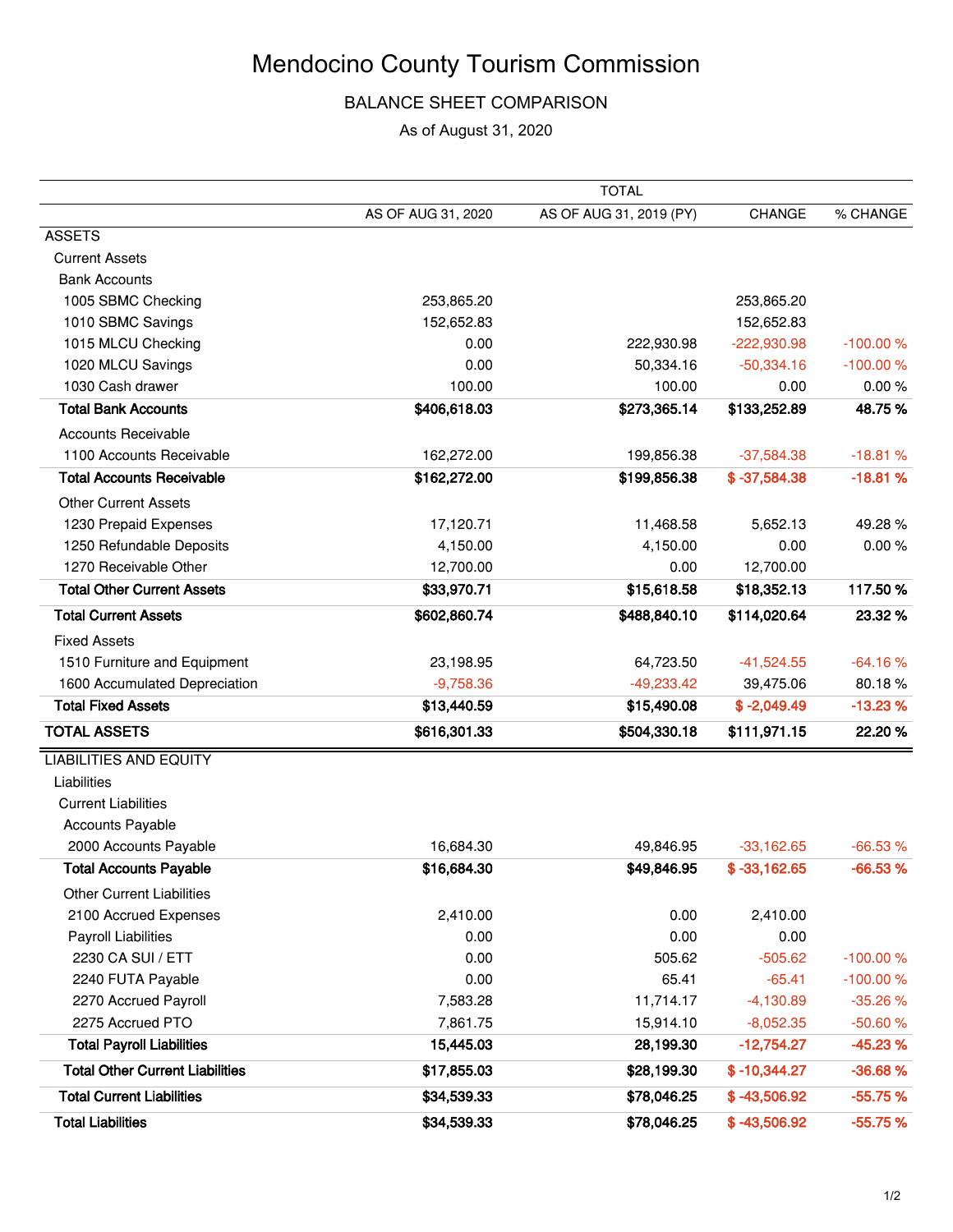### BALANCE SHEET COMPARISON

As of August 31, 2020

|                                     |                    | <b>TOTAL</b>            |               |          |
|-------------------------------------|--------------------|-------------------------|---------------|----------|
|                                     | AS OF AUG 31, 2020 | AS OF AUG 31, 2019 (PY) | <b>CHANGE</b> | % CHANGE |
| Equity                              |                    |                         |               |          |
| 3100 Contingency-Restricted         | 152,650.09         | 152.650.09              | 0.00          | 0.00%    |
| 3900 Unrestricted Net Assets (RE)   | 359,320.83         | 325,650.15              | 33,670.68     | 10.34 %  |
| Net Income                          | 69,791.08          | $-52,016.31$            | 121,807.39    | 234.17%  |
| <b>Total Equity</b>                 | \$581,762.00       | \$426,283.93            | \$155,478.07  | 36.47 %  |
| <b>TOTAL LIABILITIES AND EQUITY</b> | \$616,301,33       | \$504,330.18            | \$111,971.15  | 22.20%   |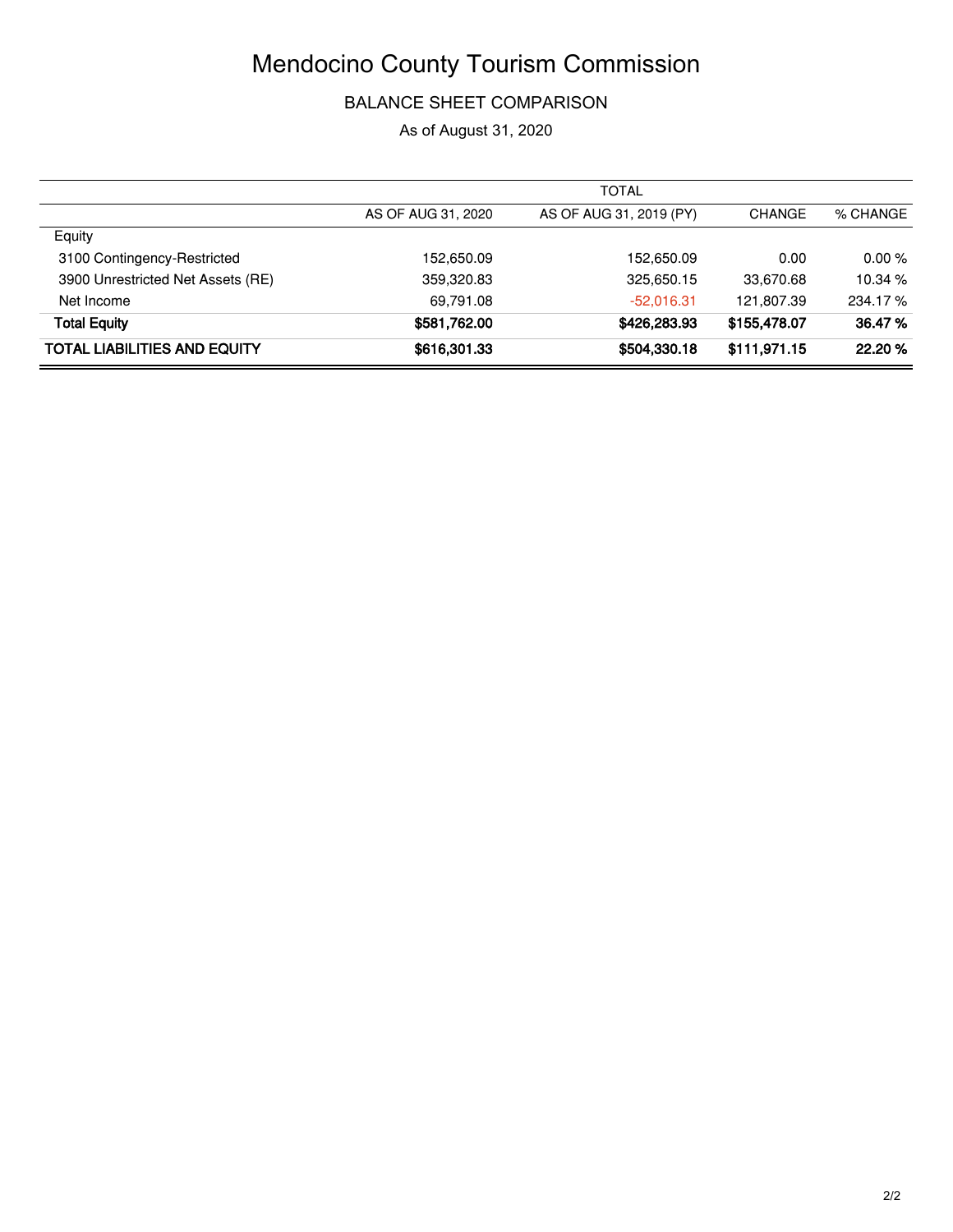BUDGET VS. ACTUALS: FY 20-21 SUMMARY

|                               | <b>AUG 2020</b> |               |                    | <b>TOTAL</b> |               |               |                    |             |
|-------------------------------|-----------------|---------------|--------------------|--------------|---------------|---------------|--------------------|-------------|
|                               | <b>ACTUAL</b>   | <b>BUDGET</b> | <b>OVER BUDGET</b> | % OF BUDGET  | <b>ACTUAL</b> | <b>BUDGET</b> | <b>OVER BUDGET</b> | % OF BUDGET |
| Income                        |                 |               |                    |              |               |               |                    |             |
| 4030 County BID               | 47,100          | 47,100        | 0                  | 100.00 %     | \$47,100      | \$47,100      | \$0                | 100.00 %    |
| 4035 County 50% Match         | 33,911          | 22,959        | 10,952             | 148.00 %     | \$33,911      | \$22,959      | \$10,952           | 148.00 %    |
| 4040 County Admin Fee         |                 | $-1,378$      | 1,378              |              | \$0           | $$ -1,378$    | \$1,378            | 0%          |
| Other Income                  | 705             |               | 705                |              | \$705         | \$0           | \$705              | 0%          |
| <b>Total Income</b>           | \$81,716        | \$68,681      | \$13,035           | 119.00%      | \$81,716      | \$68,681      | \$13,035           | 119.00%     |
| <b>GROSS PROFIT</b>           | \$81,716        | \$68,681      | \$13,035           | 119.00%      | \$81,716      | \$68,681      | \$13,035           | 119.00%     |
| Expenses                      |                 |               |                    |              |               |               |                    |             |
| 1- MEDIA & WEBSITE            | 22,627          | 36,910        | $-14,283$          | 61.00%       | \$22,627      | \$36,910      | $$ -14,283$        | 61.00 %     |
| 2- VISITOR SVS / PARTNERSHIPS | 4,408           | 5,961         | $-1,553$           | 74.00 %      | \$4,408       | \$5,961       | $$ -1,553$         | 74.00 %     |
| 3- ADMIN EXPENSES             | 9,886           | 8,410         | 1,475              | 118.00 %     | \$9,886       | \$8,410       | \$1,475            | 118.00 %    |
| 4- PERSONNEL                  | 15,972          | 17,316        | $-1,344$           | 92.00 %      | \$15,972      | \$17,316      | $$ -1,344$         | 92.00 %     |
| <b>Total Expenses</b>         | \$52,893        | \$68,598      | $$ -15,705$        | 77.00 %      | \$52,893      | \$68,598      | $$ -15,705$        | 77.00 %     |
| NET OPERATING INCOME          | \$28,823        | \$83          | \$28,740           | 34,602.00 %  | \$28,823      | \$83          | \$28,740           | 34,602.00 % |
| <b>NET INCOME</b>             | \$28,823        | \$83          | \$28,740           | 34,602.00 %  | \$28,823      | \$83          | \$28,740           | 34,602.00 % |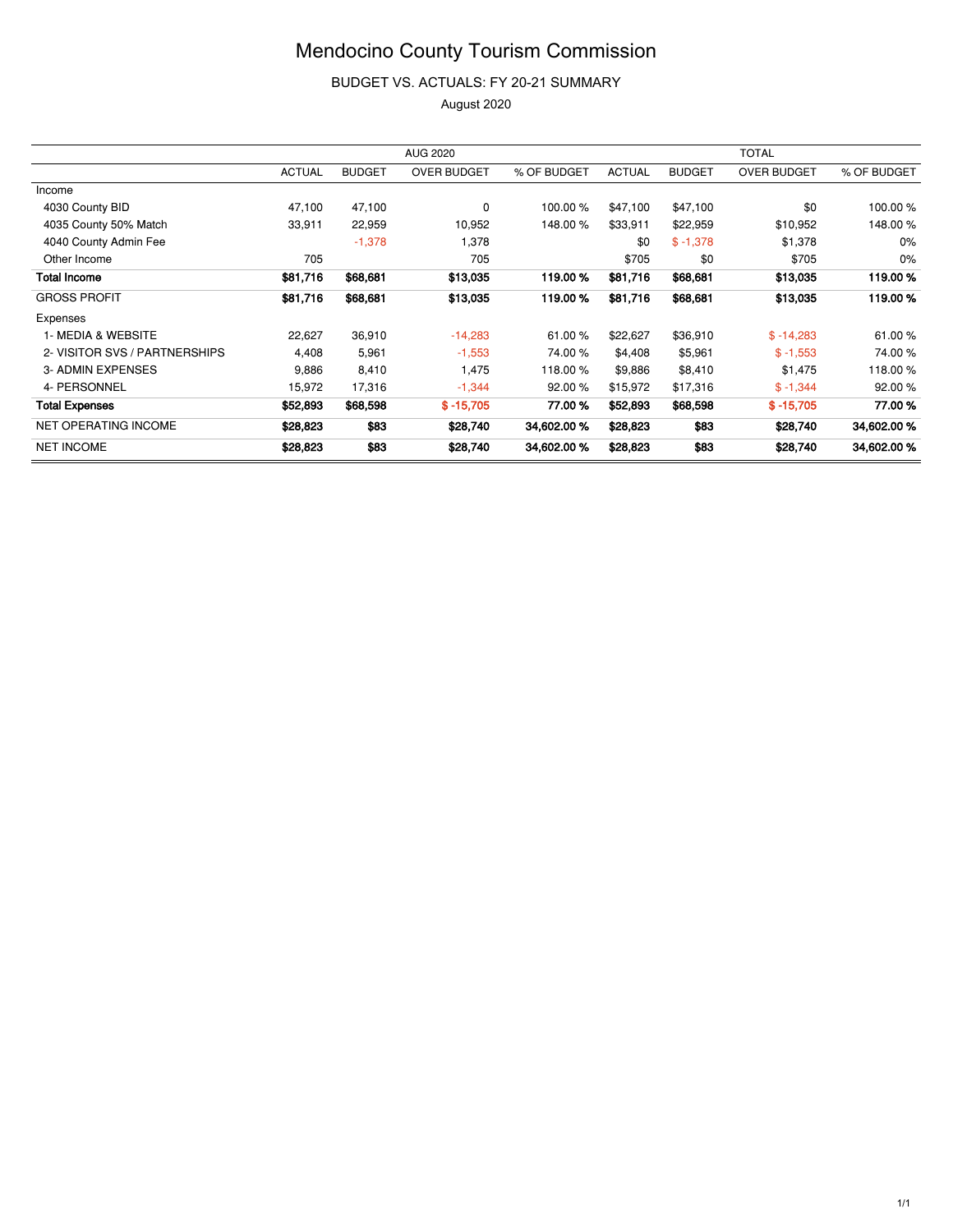BUDGET VS. ACTUALS: FY 20/21

| <b>ACTUAL</b><br>% OF BUDGET<br><b>BUDGET</b><br><b>OVER BUDGET</b><br>% OF BUDGET<br><b>ACTUAL</b><br><b>BUDGET</b><br><b>OVER BUDGET</b><br>Income<br>100.00%<br>4030 County BID<br>47,100<br>47,100<br>0<br>100.00%<br>\$47,100<br>\$47,100<br>\$0<br>33,911<br>22,959<br>148.00%<br>\$10,952<br>148.00%<br>4035 County 50% Match<br>10,952<br>\$33,911<br>\$22,959<br>$-1,378$<br>$$ -1,378$<br>4040 County Admin Fee<br>1,378<br>\$0<br>\$1,378<br>$0\%$<br>Other Income<br>\$0<br>\$0<br>\$0<br>0%<br>4830 Event Brochure Ads<br>705<br>705<br>\$705<br>\$705<br>\$0<br>0%<br>705<br>\$0<br>705<br>\$705<br>0%<br><b>Total Other Income</b><br>\$705<br><b>Total Income</b><br>\$81,716<br>\$68,681<br>119.00%<br>\$81,716<br>\$68,681<br>\$13,035<br>119.00%<br>\$13,035<br><b>GROSS PROFIT</b><br>\$81,716<br>119.00%<br>\$68,681<br>\$13,035<br>119.00%<br>\$81,716<br>\$68,681<br>\$13,035<br>Expenses<br>1- MEDIA & WEBSITE<br>\$0<br>\$0<br>\$0<br>0%<br>\$0<br>\$0<br>\$0<br>0%<br>50 Advertising / Media<br>$-15,033$<br>625<br>15,658<br>4.00%<br>\$625<br>\$15,658<br>$$ -15,033$<br>4.00%<br>5130 Print & Online Advertising<br>$-833$<br>5150 Ad Development/Design<br>833<br>\$0<br>\$833<br>$$ -833$<br>0%<br>$-200$<br>5170 Photography<br>200<br>\$0<br>\$200<br>$$ -200$<br>0%<br>5240 Research & Development<br>500<br>$-500$<br>\$0<br>\$500<br>$$ -500$<br>0%<br>833<br>$-833$<br>\$833<br>5290 Marketing Contingency<br>\$0<br>$$ -833$<br>0%<br>18,025<br>$-17,400$<br>3.00%<br>\$18,025<br>3.00%<br><b>Total 50 Advertising / Media</b><br>625<br>\$625<br>$$ -17,400$<br>55 Marketing / Public Relations<br>\$0<br>\$0<br>\$0<br>0%<br>5510 Public Relations Contract<br>96.00%<br>7,500<br>7,850<br>$-350$<br>96.00%<br>\$7,500<br>\$7,850<br>$$ -350$<br>1,200.00%<br>8,333<br>694<br>7,639<br>1,200.00%<br>\$8,333<br>\$694<br>\$7,639<br>5520 Marketing Agency Contract<br>5540 Clipping Service<br>242.00%<br>1,818<br>750<br>1,068<br>242.00%<br>\$1,818<br>\$750<br>\$1,068<br>5560 Media Events<br>792<br>$-792$<br>\$792<br>$$ -792$<br>\$0<br>0%<br>$-83$<br>5610 Travel -PR Related<br>83<br>\$83<br>$$ -83$<br>\$0<br>0%<br>5680 Visiting Media FAM Expenses<br>1,000<br>$-1,000$<br>\$0<br>\$1,000<br>$$ -1,000$<br>0%<br>158.00%<br>158.00%<br><b>Total 55 Marketing / Public Relations</b><br>17,651<br>11,169<br>6,481<br>\$17,651<br>\$11,169<br>\$6,481<br>57 Website Maint / Development<br>\$0<br>\$0<br>\$0<br>0%<br>\$2,500<br>100.00%<br>5710 Interactive Media Coordinator<br>2,500<br>2,500<br>0<br>100.00%<br>\$2,500<br>\$0<br>\$0<br>2,500<br>$-2,500$<br>\$2,500<br>$$ -2,500$<br>0%<br>5740 Content Creation<br>5750 Development/ Maintenance<br>500<br>1,103<br>\$1,603<br>\$500<br>\$1,103<br>321.00%<br>1,603<br>321.00%<br>204<br>204<br>5780 Interactive Marketing<br>\$204<br>\$0<br>\$204<br>0%<br>Total 57 Website Maint / Development<br>4,307<br>5,500<br>$-1,193$<br>78.00 %<br>\$5,500<br>78.00%<br>\$4,307<br>$$ -1,193$<br>58 Leisure / Group Sales<br>0%<br>\$0<br>\$0<br>\$0<br>792<br>$-747$<br>6.00%<br>\$792<br>$$ -747$<br>6.00%<br>5810 Promotion Items, Booth Develop<br>44<br>\$44<br>5820 Consumer & Trade Shows<br>338<br>$-338$<br>\$338<br>$$ -338$<br>\$0<br>0%<br>$-208$<br>5870 Shipping - Travel Shows<br>208<br>\$0<br>\$208<br>$$ -208$<br>0%<br>$-495$<br>5880 Travel - Leisure/Group Sales<br>495<br>\$0<br>\$495<br>$$ -495$<br>$0\%$<br>5885 Travel - Group FAMs<br>333<br>$-333$<br>\$0<br>\$333<br>$$ -333$<br>$0\%$<br>$-50$<br>\$50<br>5890 Misc. Sales Opportunities<br>50<br>\$0<br>$$ -50$<br>$0\%$<br>Total 58 Leisure / Group Sales<br>2,216<br>$-2,171$<br>2.00%<br>\$44<br>\$2,216<br>2.00%<br>44<br>$$ -2,171$<br><b>Total 1- MEDIA &amp; WEBSITE</b><br>$-14,283$<br>61.00%<br>22,627<br>36,910<br>61.00%<br>\$22,627<br>\$36,910<br>$$ -14,283$<br>2- VISITOR SVS / PARTNERSHIPS<br>0%<br>\$0<br>\$0<br>\$0<br>\$0<br>\$0<br>\$0<br>0%<br>Partnerships<br>31<br>1,025<br>$-994$<br>3.00%<br>\$31<br>3.00%<br>6570 In-County Relations<br>\$1,025<br>$$ -994$<br>550<br>6590 Memberships<br>500<br>$-50$<br>91.00%<br>\$500<br>\$550<br>$$ -50$<br>91.00%<br>6610 North Coast Tourism Council<br>917<br>1,833<br>917<br>200.00%<br>\$1,833<br>\$917<br>\$917<br>200.00%<br><b>Total Partnerships</b><br>2,364<br>2,492<br>$-127$<br>95.00 %<br>\$2,492<br>$$ -127$<br>95.00 %<br>\$2,364<br><b>Visitor Services</b><br>\$0<br>\$0<br>\$0<br>$0\%$<br>0%<br>6720 Event & Festival Guides<br>1,400<br>$-1,400$<br>\$0<br>\$1,400<br>$$ -1,400$<br>1,653<br>112.00%<br>112.00%<br>6730 Incentives & Sponsorships<br>191<br>\$1,844<br>\$1,653<br>\$191<br>1,844<br>417<br>$-217$<br>6770 Visitor Centers & Signage<br>200<br>48.00 %<br>\$200<br>\$417<br>$$ -217$<br>48.00 %<br><b>Total Visitor Services</b><br>2,044<br>3,469<br>$-1,426$<br>59.00 %<br>59.00%<br>\$2,044<br>\$3,469<br>$$ -1,426$<br>Total 2- VISITOR SVS / PARTNERSHIPS<br>5,961<br>$-1,553$<br>74.00%<br>\$5,961<br>$$ -1,553$<br>74.00%<br>4,408<br>\$4,408<br>3- ADMIN EXPENSES<br>\$0<br>\$0<br>\$0<br>0% | <b>AUG 2020</b> |  |  |  | <b>TOTAL</b> |  |  |  |
|-----------------------------------------------------------------------------------------------------------------------------------------------------------------------------------------------------------------------------------------------------------------------------------------------------------------------------------------------------------------------------------------------------------------------------------------------------------------------------------------------------------------------------------------------------------------------------------------------------------------------------------------------------------------------------------------------------------------------------------------------------------------------------------------------------------------------------------------------------------------------------------------------------------------------------------------------------------------------------------------------------------------------------------------------------------------------------------------------------------------------------------------------------------------------------------------------------------------------------------------------------------------------------------------------------------------------------------------------------------------------------------------------------------------------------------------------------------------------------------------------------------------------------------------------------------------------------------------------------------------------------------------------------------------------------------------------------------------------------------------------------------------------------------------------------------------------------------------------------------------------------------------------------------------------------------------------------------------------------------------------------------------------------------------------------------------------------------------------------------------------------------------------------------------------------------------------------------------------------------------------------------------------------------------------------------------------------------------------------------------------------------------------------------------------------------------------------------------------------------------------------------------------------------------------------------------------------------------------------------------------------------------------------------------------------------------------------------------------------------------------------------------------------------------------------------------------------------------------------------------------------------------------------------------------------------------------------------------------------------------------------------------------------------------------------------------------------------------------------------------------------------------------------------------------------------------------------------------------------------------------------------------------------------------------------------------------------------------------------------------------------------------------------------------------------------------------------------------------------------------------------------------------------------------------------------------------------------------------------------------------------------------------------------------------------------------------------------------------------------------------------------------------------------------------------------------------------------------------------------------------------------------------------------------------------------------------------------------------------------------------------------------------------------------------------------------------------------------------------------------------------------------------------------------------------------------------------------------------------------------------------------------------------------------------------------------------------------------------------------------------------------------------------------------------------------------------------------------------------------------------------------------------------------------------------------------------------------------------------------------------------------------------------------------------------------------------------------------------------------------------------------------------------------------------------------------------------------------------------------------------------------------------------------------------------------------------------------------------------------------------------------------------------------------------------------------------------------------------|-----------------|--|--|--|--------------|--|--|--|
|                                                                                                                                                                                                                                                                                                                                                                                                                                                                                                                                                                                                                                                                                                                                                                                                                                                                                                                                                                                                                                                                                                                                                                                                                                                                                                                                                                                                                                                                                                                                                                                                                                                                                                                                                                                                                                                                                                                                                                                                                                                                                                                                                                                                                                                                                                                                                                                                                                                                                                                                                                                                                                                                                                                                                                                                                                                                                                                                                                                                                                                                                                                                                                                                                                                                                                                                                                                                                                                                                                                                                                                                                                                                                                                                                                                                                                                                                                                                                                                                                                                                                                                                                                                                                                                                                                                                                                                                                                                                                                                                                                                                                                                                                                                                                                                                                                                                                                                                                                                                                                                                                               |                 |  |  |  |              |  |  |  |
|                                                                                                                                                                                                                                                                                                                                                                                                                                                                                                                                                                                                                                                                                                                                                                                                                                                                                                                                                                                                                                                                                                                                                                                                                                                                                                                                                                                                                                                                                                                                                                                                                                                                                                                                                                                                                                                                                                                                                                                                                                                                                                                                                                                                                                                                                                                                                                                                                                                                                                                                                                                                                                                                                                                                                                                                                                                                                                                                                                                                                                                                                                                                                                                                                                                                                                                                                                                                                                                                                                                                                                                                                                                                                                                                                                                                                                                                                                                                                                                                                                                                                                                                                                                                                                                                                                                                                                                                                                                                                                                                                                                                                                                                                                                                                                                                                                                                                                                                                                                                                                                                                               |                 |  |  |  |              |  |  |  |
|                                                                                                                                                                                                                                                                                                                                                                                                                                                                                                                                                                                                                                                                                                                                                                                                                                                                                                                                                                                                                                                                                                                                                                                                                                                                                                                                                                                                                                                                                                                                                                                                                                                                                                                                                                                                                                                                                                                                                                                                                                                                                                                                                                                                                                                                                                                                                                                                                                                                                                                                                                                                                                                                                                                                                                                                                                                                                                                                                                                                                                                                                                                                                                                                                                                                                                                                                                                                                                                                                                                                                                                                                                                                                                                                                                                                                                                                                                                                                                                                                                                                                                                                                                                                                                                                                                                                                                                                                                                                                                                                                                                                                                                                                                                                                                                                                                                                                                                                                                                                                                                                                               |                 |  |  |  |              |  |  |  |
|                                                                                                                                                                                                                                                                                                                                                                                                                                                                                                                                                                                                                                                                                                                                                                                                                                                                                                                                                                                                                                                                                                                                                                                                                                                                                                                                                                                                                                                                                                                                                                                                                                                                                                                                                                                                                                                                                                                                                                                                                                                                                                                                                                                                                                                                                                                                                                                                                                                                                                                                                                                                                                                                                                                                                                                                                                                                                                                                                                                                                                                                                                                                                                                                                                                                                                                                                                                                                                                                                                                                                                                                                                                                                                                                                                                                                                                                                                                                                                                                                                                                                                                                                                                                                                                                                                                                                                                                                                                                                                                                                                                                                                                                                                                                                                                                                                                                                                                                                                                                                                                                                               |                 |  |  |  |              |  |  |  |
|                                                                                                                                                                                                                                                                                                                                                                                                                                                                                                                                                                                                                                                                                                                                                                                                                                                                                                                                                                                                                                                                                                                                                                                                                                                                                                                                                                                                                                                                                                                                                                                                                                                                                                                                                                                                                                                                                                                                                                                                                                                                                                                                                                                                                                                                                                                                                                                                                                                                                                                                                                                                                                                                                                                                                                                                                                                                                                                                                                                                                                                                                                                                                                                                                                                                                                                                                                                                                                                                                                                                                                                                                                                                                                                                                                                                                                                                                                                                                                                                                                                                                                                                                                                                                                                                                                                                                                                                                                                                                                                                                                                                                                                                                                                                                                                                                                                                                                                                                                                                                                                                                               |                 |  |  |  |              |  |  |  |
|                                                                                                                                                                                                                                                                                                                                                                                                                                                                                                                                                                                                                                                                                                                                                                                                                                                                                                                                                                                                                                                                                                                                                                                                                                                                                                                                                                                                                                                                                                                                                                                                                                                                                                                                                                                                                                                                                                                                                                                                                                                                                                                                                                                                                                                                                                                                                                                                                                                                                                                                                                                                                                                                                                                                                                                                                                                                                                                                                                                                                                                                                                                                                                                                                                                                                                                                                                                                                                                                                                                                                                                                                                                                                                                                                                                                                                                                                                                                                                                                                                                                                                                                                                                                                                                                                                                                                                                                                                                                                                                                                                                                                                                                                                                                                                                                                                                                                                                                                                                                                                                                                               |                 |  |  |  |              |  |  |  |
|                                                                                                                                                                                                                                                                                                                                                                                                                                                                                                                                                                                                                                                                                                                                                                                                                                                                                                                                                                                                                                                                                                                                                                                                                                                                                                                                                                                                                                                                                                                                                                                                                                                                                                                                                                                                                                                                                                                                                                                                                                                                                                                                                                                                                                                                                                                                                                                                                                                                                                                                                                                                                                                                                                                                                                                                                                                                                                                                                                                                                                                                                                                                                                                                                                                                                                                                                                                                                                                                                                                                                                                                                                                                                                                                                                                                                                                                                                                                                                                                                                                                                                                                                                                                                                                                                                                                                                                                                                                                                                                                                                                                                                                                                                                                                                                                                                                                                                                                                                                                                                                                                               |                 |  |  |  |              |  |  |  |
|                                                                                                                                                                                                                                                                                                                                                                                                                                                                                                                                                                                                                                                                                                                                                                                                                                                                                                                                                                                                                                                                                                                                                                                                                                                                                                                                                                                                                                                                                                                                                                                                                                                                                                                                                                                                                                                                                                                                                                                                                                                                                                                                                                                                                                                                                                                                                                                                                                                                                                                                                                                                                                                                                                                                                                                                                                                                                                                                                                                                                                                                                                                                                                                                                                                                                                                                                                                                                                                                                                                                                                                                                                                                                                                                                                                                                                                                                                                                                                                                                                                                                                                                                                                                                                                                                                                                                                                                                                                                                                                                                                                                                                                                                                                                                                                                                                                                                                                                                                                                                                                                                               |                 |  |  |  |              |  |  |  |
|                                                                                                                                                                                                                                                                                                                                                                                                                                                                                                                                                                                                                                                                                                                                                                                                                                                                                                                                                                                                                                                                                                                                                                                                                                                                                                                                                                                                                                                                                                                                                                                                                                                                                                                                                                                                                                                                                                                                                                                                                                                                                                                                                                                                                                                                                                                                                                                                                                                                                                                                                                                                                                                                                                                                                                                                                                                                                                                                                                                                                                                                                                                                                                                                                                                                                                                                                                                                                                                                                                                                                                                                                                                                                                                                                                                                                                                                                                                                                                                                                                                                                                                                                                                                                                                                                                                                                                                                                                                                                                                                                                                                                                                                                                                                                                                                                                                                                                                                                                                                                                                                                               |                 |  |  |  |              |  |  |  |
|                                                                                                                                                                                                                                                                                                                                                                                                                                                                                                                                                                                                                                                                                                                                                                                                                                                                                                                                                                                                                                                                                                                                                                                                                                                                                                                                                                                                                                                                                                                                                                                                                                                                                                                                                                                                                                                                                                                                                                                                                                                                                                                                                                                                                                                                                                                                                                                                                                                                                                                                                                                                                                                                                                                                                                                                                                                                                                                                                                                                                                                                                                                                                                                                                                                                                                                                                                                                                                                                                                                                                                                                                                                                                                                                                                                                                                                                                                                                                                                                                                                                                                                                                                                                                                                                                                                                                                                                                                                                                                                                                                                                                                                                                                                                                                                                                                                                                                                                                                                                                                                                                               |                 |  |  |  |              |  |  |  |
|                                                                                                                                                                                                                                                                                                                                                                                                                                                                                                                                                                                                                                                                                                                                                                                                                                                                                                                                                                                                                                                                                                                                                                                                                                                                                                                                                                                                                                                                                                                                                                                                                                                                                                                                                                                                                                                                                                                                                                                                                                                                                                                                                                                                                                                                                                                                                                                                                                                                                                                                                                                                                                                                                                                                                                                                                                                                                                                                                                                                                                                                                                                                                                                                                                                                                                                                                                                                                                                                                                                                                                                                                                                                                                                                                                                                                                                                                                                                                                                                                                                                                                                                                                                                                                                                                                                                                                                                                                                                                                                                                                                                                                                                                                                                                                                                                                                                                                                                                                                                                                                                                               |                 |  |  |  |              |  |  |  |
|                                                                                                                                                                                                                                                                                                                                                                                                                                                                                                                                                                                                                                                                                                                                                                                                                                                                                                                                                                                                                                                                                                                                                                                                                                                                                                                                                                                                                                                                                                                                                                                                                                                                                                                                                                                                                                                                                                                                                                                                                                                                                                                                                                                                                                                                                                                                                                                                                                                                                                                                                                                                                                                                                                                                                                                                                                                                                                                                                                                                                                                                                                                                                                                                                                                                                                                                                                                                                                                                                                                                                                                                                                                                                                                                                                                                                                                                                                                                                                                                                                                                                                                                                                                                                                                                                                                                                                                                                                                                                                                                                                                                                                                                                                                                                                                                                                                                                                                                                                                                                                                                                               |                 |  |  |  |              |  |  |  |
|                                                                                                                                                                                                                                                                                                                                                                                                                                                                                                                                                                                                                                                                                                                                                                                                                                                                                                                                                                                                                                                                                                                                                                                                                                                                                                                                                                                                                                                                                                                                                                                                                                                                                                                                                                                                                                                                                                                                                                                                                                                                                                                                                                                                                                                                                                                                                                                                                                                                                                                                                                                                                                                                                                                                                                                                                                                                                                                                                                                                                                                                                                                                                                                                                                                                                                                                                                                                                                                                                                                                                                                                                                                                                                                                                                                                                                                                                                                                                                                                                                                                                                                                                                                                                                                                                                                                                                                                                                                                                                                                                                                                                                                                                                                                                                                                                                                                                                                                                                                                                                                                                               |                 |  |  |  |              |  |  |  |
|                                                                                                                                                                                                                                                                                                                                                                                                                                                                                                                                                                                                                                                                                                                                                                                                                                                                                                                                                                                                                                                                                                                                                                                                                                                                                                                                                                                                                                                                                                                                                                                                                                                                                                                                                                                                                                                                                                                                                                                                                                                                                                                                                                                                                                                                                                                                                                                                                                                                                                                                                                                                                                                                                                                                                                                                                                                                                                                                                                                                                                                                                                                                                                                                                                                                                                                                                                                                                                                                                                                                                                                                                                                                                                                                                                                                                                                                                                                                                                                                                                                                                                                                                                                                                                                                                                                                                                                                                                                                                                                                                                                                                                                                                                                                                                                                                                                                                                                                                                                                                                                                                               |                 |  |  |  |              |  |  |  |
|                                                                                                                                                                                                                                                                                                                                                                                                                                                                                                                                                                                                                                                                                                                                                                                                                                                                                                                                                                                                                                                                                                                                                                                                                                                                                                                                                                                                                                                                                                                                                                                                                                                                                                                                                                                                                                                                                                                                                                                                                                                                                                                                                                                                                                                                                                                                                                                                                                                                                                                                                                                                                                                                                                                                                                                                                                                                                                                                                                                                                                                                                                                                                                                                                                                                                                                                                                                                                                                                                                                                                                                                                                                                                                                                                                                                                                                                                                                                                                                                                                                                                                                                                                                                                                                                                                                                                                                                                                                                                                                                                                                                                                                                                                                                                                                                                                                                                                                                                                                                                                                                                               |                 |  |  |  |              |  |  |  |
|                                                                                                                                                                                                                                                                                                                                                                                                                                                                                                                                                                                                                                                                                                                                                                                                                                                                                                                                                                                                                                                                                                                                                                                                                                                                                                                                                                                                                                                                                                                                                                                                                                                                                                                                                                                                                                                                                                                                                                                                                                                                                                                                                                                                                                                                                                                                                                                                                                                                                                                                                                                                                                                                                                                                                                                                                                                                                                                                                                                                                                                                                                                                                                                                                                                                                                                                                                                                                                                                                                                                                                                                                                                                                                                                                                                                                                                                                                                                                                                                                                                                                                                                                                                                                                                                                                                                                                                                                                                                                                                                                                                                                                                                                                                                                                                                                                                                                                                                                                                                                                                                                               |                 |  |  |  |              |  |  |  |
|                                                                                                                                                                                                                                                                                                                                                                                                                                                                                                                                                                                                                                                                                                                                                                                                                                                                                                                                                                                                                                                                                                                                                                                                                                                                                                                                                                                                                                                                                                                                                                                                                                                                                                                                                                                                                                                                                                                                                                                                                                                                                                                                                                                                                                                                                                                                                                                                                                                                                                                                                                                                                                                                                                                                                                                                                                                                                                                                                                                                                                                                                                                                                                                                                                                                                                                                                                                                                                                                                                                                                                                                                                                                                                                                                                                                                                                                                                                                                                                                                                                                                                                                                                                                                                                                                                                                                                                                                                                                                                                                                                                                                                                                                                                                                                                                                                                                                                                                                                                                                                                                                               |                 |  |  |  |              |  |  |  |
|                                                                                                                                                                                                                                                                                                                                                                                                                                                                                                                                                                                                                                                                                                                                                                                                                                                                                                                                                                                                                                                                                                                                                                                                                                                                                                                                                                                                                                                                                                                                                                                                                                                                                                                                                                                                                                                                                                                                                                                                                                                                                                                                                                                                                                                                                                                                                                                                                                                                                                                                                                                                                                                                                                                                                                                                                                                                                                                                                                                                                                                                                                                                                                                                                                                                                                                                                                                                                                                                                                                                                                                                                                                                                                                                                                                                                                                                                                                                                                                                                                                                                                                                                                                                                                                                                                                                                                                                                                                                                                                                                                                                                                                                                                                                                                                                                                                                                                                                                                                                                                                                                               |                 |  |  |  |              |  |  |  |
|                                                                                                                                                                                                                                                                                                                                                                                                                                                                                                                                                                                                                                                                                                                                                                                                                                                                                                                                                                                                                                                                                                                                                                                                                                                                                                                                                                                                                                                                                                                                                                                                                                                                                                                                                                                                                                                                                                                                                                                                                                                                                                                                                                                                                                                                                                                                                                                                                                                                                                                                                                                                                                                                                                                                                                                                                                                                                                                                                                                                                                                                                                                                                                                                                                                                                                                                                                                                                                                                                                                                                                                                                                                                                                                                                                                                                                                                                                                                                                                                                                                                                                                                                                                                                                                                                                                                                                                                                                                                                                                                                                                                                                                                                                                                                                                                                                                                                                                                                                                                                                                                                               |                 |  |  |  |              |  |  |  |
|                                                                                                                                                                                                                                                                                                                                                                                                                                                                                                                                                                                                                                                                                                                                                                                                                                                                                                                                                                                                                                                                                                                                                                                                                                                                                                                                                                                                                                                                                                                                                                                                                                                                                                                                                                                                                                                                                                                                                                                                                                                                                                                                                                                                                                                                                                                                                                                                                                                                                                                                                                                                                                                                                                                                                                                                                                                                                                                                                                                                                                                                                                                                                                                                                                                                                                                                                                                                                                                                                                                                                                                                                                                                                                                                                                                                                                                                                                                                                                                                                                                                                                                                                                                                                                                                                                                                                                                                                                                                                                                                                                                                                                                                                                                                                                                                                                                                                                                                                                                                                                                                                               |                 |  |  |  |              |  |  |  |
|                                                                                                                                                                                                                                                                                                                                                                                                                                                                                                                                                                                                                                                                                                                                                                                                                                                                                                                                                                                                                                                                                                                                                                                                                                                                                                                                                                                                                                                                                                                                                                                                                                                                                                                                                                                                                                                                                                                                                                                                                                                                                                                                                                                                                                                                                                                                                                                                                                                                                                                                                                                                                                                                                                                                                                                                                                                                                                                                                                                                                                                                                                                                                                                                                                                                                                                                                                                                                                                                                                                                                                                                                                                                                                                                                                                                                                                                                                                                                                                                                                                                                                                                                                                                                                                                                                                                                                                                                                                                                                                                                                                                                                                                                                                                                                                                                                                                                                                                                                                                                                                                                               |                 |  |  |  |              |  |  |  |
|                                                                                                                                                                                                                                                                                                                                                                                                                                                                                                                                                                                                                                                                                                                                                                                                                                                                                                                                                                                                                                                                                                                                                                                                                                                                                                                                                                                                                                                                                                                                                                                                                                                                                                                                                                                                                                                                                                                                                                                                                                                                                                                                                                                                                                                                                                                                                                                                                                                                                                                                                                                                                                                                                                                                                                                                                                                                                                                                                                                                                                                                                                                                                                                                                                                                                                                                                                                                                                                                                                                                                                                                                                                                                                                                                                                                                                                                                                                                                                                                                                                                                                                                                                                                                                                                                                                                                                                                                                                                                                                                                                                                                                                                                                                                                                                                                                                                                                                                                                                                                                                                                               |                 |  |  |  |              |  |  |  |
|                                                                                                                                                                                                                                                                                                                                                                                                                                                                                                                                                                                                                                                                                                                                                                                                                                                                                                                                                                                                                                                                                                                                                                                                                                                                                                                                                                                                                                                                                                                                                                                                                                                                                                                                                                                                                                                                                                                                                                                                                                                                                                                                                                                                                                                                                                                                                                                                                                                                                                                                                                                                                                                                                                                                                                                                                                                                                                                                                                                                                                                                                                                                                                                                                                                                                                                                                                                                                                                                                                                                                                                                                                                                                                                                                                                                                                                                                                                                                                                                                                                                                                                                                                                                                                                                                                                                                                                                                                                                                                                                                                                                                                                                                                                                                                                                                                                                                                                                                                                                                                                                                               |                 |  |  |  |              |  |  |  |
|                                                                                                                                                                                                                                                                                                                                                                                                                                                                                                                                                                                                                                                                                                                                                                                                                                                                                                                                                                                                                                                                                                                                                                                                                                                                                                                                                                                                                                                                                                                                                                                                                                                                                                                                                                                                                                                                                                                                                                                                                                                                                                                                                                                                                                                                                                                                                                                                                                                                                                                                                                                                                                                                                                                                                                                                                                                                                                                                                                                                                                                                                                                                                                                                                                                                                                                                                                                                                                                                                                                                                                                                                                                                                                                                                                                                                                                                                                                                                                                                                                                                                                                                                                                                                                                                                                                                                                                                                                                                                                                                                                                                                                                                                                                                                                                                                                                                                                                                                                                                                                                                                               |                 |  |  |  |              |  |  |  |
|                                                                                                                                                                                                                                                                                                                                                                                                                                                                                                                                                                                                                                                                                                                                                                                                                                                                                                                                                                                                                                                                                                                                                                                                                                                                                                                                                                                                                                                                                                                                                                                                                                                                                                                                                                                                                                                                                                                                                                                                                                                                                                                                                                                                                                                                                                                                                                                                                                                                                                                                                                                                                                                                                                                                                                                                                                                                                                                                                                                                                                                                                                                                                                                                                                                                                                                                                                                                                                                                                                                                                                                                                                                                                                                                                                                                                                                                                                                                                                                                                                                                                                                                                                                                                                                                                                                                                                                                                                                                                                                                                                                                                                                                                                                                                                                                                                                                                                                                                                                                                                                                                               |                 |  |  |  |              |  |  |  |
|                                                                                                                                                                                                                                                                                                                                                                                                                                                                                                                                                                                                                                                                                                                                                                                                                                                                                                                                                                                                                                                                                                                                                                                                                                                                                                                                                                                                                                                                                                                                                                                                                                                                                                                                                                                                                                                                                                                                                                                                                                                                                                                                                                                                                                                                                                                                                                                                                                                                                                                                                                                                                                                                                                                                                                                                                                                                                                                                                                                                                                                                                                                                                                                                                                                                                                                                                                                                                                                                                                                                                                                                                                                                                                                                                                                                                                                                                                                                                                                                                                                                                                                                                                                                                                                                                                                                                                                                                                                                                                                                                                                                                                                                                                                                                                                                                                                                                                                                                                                                                                                                                               |                 |  |  |  |              |  |  |  |
|                                                                                                                                                                                                                                                                                                                                                                                                                                                                                                                                                                                                                                                                                                                                                                                                                                                                                                                                                                                                                                                                                                                                                                                                                                                                                                                                                                                                                                                                                                                                                                                                                                                                                                                                                                                                                                                                                                                                                                                                                                                                                                                                                                                                                                                                                                                                                                                                                                                                                                                                                                                                                                                                                                                                                                                                                                                                                                                                                                                                                                                                                                                                                                                                                                                                                                                                                                                                                                                                                                                                                                                                                                                                                                                                                                                                                                                                                                                                                                                                                                                                                                                                                                                                                                                                                                                                                                                                                                                                                                                                                                                                                                                                                                                                                                                                                                                                                                                                                                                                                                                                                               |                 |  |  |  |              |  |  |  |
|                                                                                                                                                                                                                                                                                                                                                                                                                                                                                                                                                                                                                                                                                                                                                                                                                                                                                                                                                                                                                                                                                                                                                                                                                                                                                                                                                                                                                                                                                                                                                                                                                                                                                                                                                                                                                                                                                                                                                                                                                                                                                                                                                                                                                                                                                                                                                                                                                                                                                                                                                                                                                                                                                                                                                                                                                                                                                                                                                                                                                                                                                                                                                                                                                                                                                                                                                                                                                                                                                                                                                                                                                                                                                                                                                                                                                                                                                                                                                                                                                                                                                                                                                                                                                                                                                                                                                                                                                                                                                                                                                                                                                                                                                                                                                                                                                                                                                                                                                                                                                                                                                               |                 |  |  |  |              |  |  |  |
|                                                                                                                                                                                                                                                                                                                                                                                                                                                                                                                                                                                                                                                                                                                                                                                                                                                                                                                                                                                                                                                                                                                                                                                                                                                                                                                                                                                                                                                                                                                                                                                                                                                                                                                                                                                                                                                                                                                                                                                                                                                                                                                                                                                                                                                                                                                                                                                                                                                                                                                                                                                                                                                                                                                                                                                                                                                                                                                                                                                                                                                                                                                                                                                                                                                                                                                                                                                                                                                                                                                                                                                                                                                                                                                                                                                                                                                                                                                                                                                                                                                                                                                                                                                                                                                                                                                                                                                                                                                                                                                                                                                                                                                                                                                                                                                                                                                                                                                                                                                                                                                                                               |                 |  |  |  |              |  |  |  |
|                                                                                                                                                                                                                                                                                                                                                                                                                                                                                                                                                                                                                                                                                                                                                                                                                                                                                                                                                                                                                                                                                                                                                                                                                                                                                                                                                                                                                                                                                                                                                                                                                                                                                                                                                                                                                                                                                                                                                                                                                                                                                                                                                                                                                                                                                                                                                                                                                                                                                                                                                                                                                                                                                                                                                                                                                                                                                                                                                                                                                                                                                                                                                                                                                                                                                                                                                                                                                                                                                                                                                                                                                                                                                                                                                                                                                                                                                                                                                                                                                                                                                                                                                                                                                                                                                                                                                                                                                                                                                                                                                                                                                                                                                                                                                                                                                                                                                                                                                                                                                                                                                               |                 |  |  |  |              |  |  |  |
|                                                                                                                                                                                                                                                                                                                                                                                                                                                                                                                                                                                                                                                                                                                                                                                                                                                                                                                                                                                                                                                                                                                                                                                                                                                                                                                                                                                                                                                                                                                                                                                                                                                                                                                                                                                                                                                                                                                                                                                                                                                                                                                                                                                                                                                                                                                                                                                                                                                                                                                                                                                                                                                                                                                                                                                                                                                                                                                                                                                                                                                                                                                                                                                                                                                                                                                                                                                                                                                                                                                                                                                                                                                                                                                                                                                                                                                                                                                                                                                                                                                                                                                                                                                                                                                                                                                                                                                                                                                                                                                                                                                                                                                                                                                                                                                                                                                                                                                                                                                                                                                                                               |                 |  |  |  |              |  |  |  |
|                                                                                                                                                                                                                                                                                                                                                                                                                                                                                                                                                                                                                                                                                                                                                                                                                                                                                                                                                                                                                                                                                                                                                                                                                                                                                                                                                                                                                                                                                                                                                                                                                                                                                                                                                                                                                                                                                                                                                                                                                                                                                                                                                                                                                                                                                                                                                                                                                                                                                                                                                                                                                                                                                                                                                                                                                                                                                                                                                                                                                                                                                                                                                                                                                                                                                                                                                                                                                                                                                                                                                                                                                                                                                                                                                                                                                                                                                                                                                                                                                                                                                                                                                                                                                                                                                                                                                                                                                                                                                                                                                                                                                                                                                                                                                                                                                                                                                                                                                                                                                                                                                               |                 |  |  |  |              |  |  |  |
|                                                                                                                                                                                                                                                                                                                                                                                                                                                                                                                                                                                                                                                                                                                                                                                                                                                                                                                                                                                                                                                                                                                                                                                                                                                                                                                                                                                                                                                                                                                                                                                                                                                                                                                                                                                                                                                                                                                                                                                                                                                                                                                                                                                                                                                                                                                                                                                                                                                                                                                                                                                                                                                                                                                                                                                                                                                                                                                                                                                                                                                                                                                                                                                                                                                                                                                                                                                                                                                                                                                                                                                                                                                                                                                                                                                                                                                                                                                                                                                                                                                                                                                                                                                                                                                                                                                                                                                                                                                                                                                                                                                                                                                                                                                                                                                                                                                                                                                                                                                                                                                                                               |                 |  |  |  |              |  |  |  |
|                                                                                                                                                                                                                                                                                                                                                                                                                                                                                                                                                                                                                                                                                                                                                                                                                                                                                                                                                                                                                                                                                                                                                                                                                                                                                                                                                                                                                                                                                                                                                                                                                                                                                                                                                                                                                                                                                                                                                                                                                                                                                                                                                                                                                                                                                                                                                                                                                                                                                                                                                                                                                                                                                                                                                                                                                                                                                                                                                                                                                                                                                                                                                                                                                                                                                                                                                                                                                                                                                                                                                                                                                                                                                                                                                                                                                                                                                                                                                                                                                                                                                                                                                                                                                                                                                                                                                                                                                                                                                                                                                                                                                                                                                                                                                                                                                                                                                                                                                                                                                                                                                               |                 |  |  |  |              |  |  |  |
|                                                                                                                                                                                                                                                                                                                                                                                                                                                                                                                                                                                                                                                                                                                                                                                                                                                                                                                                                                                                                                                                                                                                                                                                                                                                                                                                                                                                                                                                                                                                                                                                                                                                                                                                                                                                                                                                                                                                                                                                                                                                                                                                                                                                                                                                                                                                                                                                                                                                                                                                                                                                                                                                                                                                                                                                                                                                                                                                                                                                                                                                                                                                                                                                                                                                                                                                                                                                                                                                                                                                                                                                                                                                                                                                                                                                                                                                                                                                                                                                                                                                                                                                                                                                                                                                                                                                                                                                                                                                                                                                                                                                                                                                                                                                                                                                                                                                                                                                                                                                                                                                                               |                 |  |  |  |              |  |  |  |
|                                                                                                                                                                                                                                                                                                                                                                                                                                                                                                                                                                                                                                                                                                                                                                                                                                                                                                                                                                                                                                                                                                                                                                                                                                                                                                                                                                                                                                                                                                                                                                                                                                                                                                                                                                                                                                                                                                                                                                                                                                                                                                                                                                                                                                                                                                                                                                                                                                                                                                                                                                                                                                                                                                                                                                                                                                                                                                                                                                                                                                                                                                                                                                                                                                                                                                                                                                                                                                                                                                                                                                                                                                                                                                                                                                                                                                                                                                                                                                                                                                                                                                                                                                                                                                                                                                                                                                                                                                                                                                                                                                                                                                                                                                                                                                                                                                                                                                                                                                                                                                                                                               |                 |  |  |  |              |  |  |  |
|                                                                                                                                                                                                                                                                                                                                                                                                                                                                                                                                                                                                                                                                                                                                                                                                                                                                                                                                                                                                                                                                                                                                                                                                                                                                                                                                                                                                                                                                                                                                                                                                                                                                                                                                                                                                                                                                                                                                                                                                                                                                                                                                                                                                                                                                                                                                                                                                                                                                                                                                                                                                                                                                                                                                                                                                                                                                                                                                                                                                                                                                                                                                                                                                                                                                                                                                                                                                                                                                                                                                                                                                                                                                                                                                                                                                                                                                                                                                                                                                                                                                                                                                                                                                                                                                                                                                                                                                                                                                                                                                                                                                                                                                                                                                                                                                                                                                                                                                                                                                                                                                                               |                 |  |  |  |              |  |  |  |
|                                                                                                                                                                                                                                                                                                                                                                                                                                                                                                                                                                                                                                                                                                                                                                                                                                                                                                                                                                                                                                                                                                                                                                                                                                                                                                                                                                                                                                                                                                                                                                                                                                                                                                                                                                                                                                                                                                                                                                                                                                                                                                                                                                                                                                                                                                                                                                                                                                                                                                                                                                                                                                                                                                                                                                                                                                                                                                                                                                                                                                                                                                                                                                                                                                                                                                                                                                                                                                                                                                                                                                                                                                                                                                                                                                                                                                                                                                                                                                                                                                                                                                                                                                                                                                                                                                                                                                                                                                                                                                                                                                                                                                                                                                                                                                                                                                                                                                                                                                                                                                                                                               |                 |  |  |  |              |  |  |  |
|                                                                                                                                                                                                                                                                                                                                                                                                                                                                                                                                                                                                                                                                                                                                                                                                                                                                                                                                                                                                                                                                                                                                                                                                                                                                                                                                                                                                                                                                                                                                                                                                                                                                                                                                                                                                                                                                                                                                                                                                                                                                                                                                                                                                                                                                                                                                                                                                                                                                                                                                                                                                                                                                                                                                                                                                                                                                                                                                                                                                                                                                                                                                                                                                                                                                                                                                                                                                                                                                                                                                                                                                                                                                                                                                                                                                                                                                                                                                                                                                                                                                                                                                                                                                                                                                                                                                                                                                                                                                                                                                                                                                                                                                                                                                                                                                                                                                                                                                                                                                                                                                                               |                 |  |  |  |              |  |  |  |
|                                                                                                                                                                                                                                                                                                                                                                                                                                                                                                                                                                                                                                                                                                                                                                                                                                                                                                                                                                                                                                                                                                                                                                                                                                                                                                                                                                                                                                                                                                                                                                                                                                                                                                                                                                                                                                                                                                                                                                                                                                                                                                                                                                                                                                                                                                                                                                                                                                                                                                                                                                                                                                                                                                                                                                                                                                                                                                                                                                                                                                                                                                                                                                                                                                                                                                                                                                                                                                                                                                                                                                                                                                                                                                                                                                                                                                                                                                                                                                                                                                                                                                                                                                                                                                                                                                                                                                                                                                                                                                                                                                                                                                                                                                                                                                                                                                                                                                                                                                                                                                                                                               |                 |  |  |  |              |  |  |  |
|                                                                                                                                                                                                                                                                                                                                                                                                                                                                                                                                                                                                                                                                                                                                                                                                                                                                                                                                                                                                                                                                                                                                                                                                                                                                                                                                                                                                                                                                                                                                                                                                                                                                                                                                                                                                                                                                                                                                                                                                                                                                                                                                                                                                                                                                                                                                                                                                                                                                                                                                                                                                                                                                                                                                                                                                                                                                                                                                                                                                                                                                                                                                                                                                                                                                                                                                                                                                                                                                                                                                                                                                                                                                                                                                                                                                                                                                                                                                                                                                                                                                                                                                                                                                                                                                                                                                                                                                                                                                                                                                                                                                                                                                                                                                                                                                                                                                                                                                                                                                                                                                                               |                 |  |  |  |              |  |  |  |
|                                                                                                                                                                                                                                                                                                                                                                                                                                                                                                                                                                                                                                                                                                                                                                                                                                                                                                                                                                                                                                                                                                                                                                                                                                                                                                                                                                                                                                                                                                                                                                                                                                                                                                                                                                                                                                                                                                                                                                                                                                                                                                                                                                                                                                                                                                                                                                                                                                                                                                                                                                                                                                                                                                                                                                                                                                                                                                                                                                                                                                                                                                                                                                                                                                                                                                                                                                                                                                                                                                                                                                                                                                                                                                                                                                                                                                                                                                                                                                                                                                                                                                                                                                                                                                                                                                                                                                                                                                                                                                                                                                                                                                                                                                                                                                                                                                                                                                                                                                                                                                                                                               |                 |  |  |  |              |  |  |  |
|                                                                                                                                                                                                                                                                                                                                                                                                                                                                                                                                                                                                                                                                                                                                                                                                                                                                                                                                                                                                                                                                                                                                                                                                                                                                                                                                                                                                                                                                                                                                                                                                                                                                                                                                                                                                                                                                                                                                                                                                                                                                                                                                                                                                                                                                                                                                                                                                                                                                                                                                                                                                                                                                                                                                                                                                                                                                                                                                                                                                                                                                                                                                                                                                                                                                                                                                                                                                                                                                                                                                                                                                                                                                                                                                                                                                                                                                                                                                                                                                                                                                                                                                                                                                                                                                                                                                                                                                                                                                                                                                                                                                                                                                                                                                                                                                                                                                                                                                                                                                                                                                                               |                 |  |  |  |              |  |  |  |
|                                                                                                                                                                                                                                                                                                                                                                                                                                                                                                                                                                                                                                                                                                                                                                                                                                                                                                                                                                                                                                                                                                                                                                                                                                                                                                                                                                                                                                                                                                                                                                                                                                                                                                                                                                                                                                                                                                                                                                                                                                                                                                                                                                                                                                                                                                                                                                                                                                                                                                                                                                                                                                                                                                                                                                                                                                                                                                                                                                                                                                                                                                                                                                                                                                                                                                                                                                                                                                                                                                                                                                                                                                                                                                                                                                                                                                                                                                                                                                                                                                                                                                                                                                                                                                                                                                                                                                                                                                                                                                                                                                                                                                                                                                                                                                                                                                                                                                                                                                                                                                                                                               |                 |  |  |  |              |  |  |  |
|                                                                                                                                                                                                                                                                                                                                                                                                                                                                                                                                                                                                                                                                                                                                                                                                                                                                                                                                                                                                                                                                                                                                                                                                                                                                                                                                                                                                                                                                                                                                                                                                                                                                                                                                                                                                                                                                                                                                                                                                                                                                                                                                                                                                                                                                                                                                                                                                                                                                                                                                                                                                                                                                                                                                                                                                                                                                                                                                                                                                                                                                                                                                                                                                                                                                                                                                                                                                                                                                                                                                                                                                                                                                                                                                                                                                                                                                                                                                                                                                                                                                                                                                                                                                                                                                                                                                                                                                                                                                                                                                                                                                                                                                                                                                                                                                                                                                                                                                                                                                                                                                                               |                 |  |  |  |              |  |  |  |
|                                                                                                                                                                                                                                                                                                                                                                                                                                                                                                                                                                                                                                                                                                                                                                                                                                                                                                                                                                                                                                                                                                                                                                                                                                                                                                                                                                                                                                                                                                                                                                                                                                                                                                                                                                                                                                                                                                                                                                                                                                                                                                                                                                                                                                                                                                                                                                                                                                                                                                                                                                                                                                                                                                                                                                                                                                                                                                                                                                                                                                                                                                                                                                                                                                                                                                                                                                                                                                                                                                                                                                                                                                                                                                                                                                                                                                                                                                                                                                                                                                                                                                                                                                                                                                                                                                                                                                                                                                                                                                                                                                                                                                                                                                                                                                                                                                                                                                                                                                                                                                                                                               |                 |  |  |  |              |  |  |  |
|                                                                                                                                                                                                                                                                                                                                                                                                                                                                                                                                                                                                                                                                                                                                                                                                                                                                                                                                                                                                                                                                                                                                                                                                                                                                                                                                                                                                                                                                                                                                                                                                                                                                                                                                                                                                                                                                                                                                                                                                                                                                                                                                                                                                                                                                                                                                                                                                                                                                                                                                                                                                                                                                                                                                                                                                                                                                                                                                                                                                                                                                                                                                                                                                                                                                                                                                                                                                                                                                                                                                                                                                                                                                                                                                                                                                                                                                                                                                                                                                                                                                                                                                                                                                                                                                                                                                                                                                                                                                                                                                                                                                                                                                                                                                                                                                                                                                                                                                                                                                                                                                                               |                 |  |  |  |              |  |  |  |
|                                                                                                                                                                                                                                                                                                                                                                                                                                                                                                                                                                                                                                                                                                                                                                                                                                                                                                                                                                                                                                                                                                                                                                                                                                                                                                                                                                                                                                                                                                                                                                                                                                                                                                                                                                                                                                                                                                                                                                                                                                                                                                                                                                                                                                                                                                                                                                                                                                                                                                                                                                                                                                                                                                                                                                                                                                                                                                                                                                                                                                                                                                                                                                                                                                                                                                                                                                                                                                                                                                                                                                                                                                                                                                                                                                                                                                                                                                                                                                                                                                                                                                                                                                                                                                                                                                                                                                                                                                                                                                                                                                                                                                                                                                                                                                                                                                                                                                                                                                                                                                                                                               |                 |  |  |  |              |  |  |  |
|                                                                                                                                                                                                                                                                                                                                                                                                                                                                                                                                                                                                                                                                                                                                                                                                                                                                                                                                                                                                                                                                                                                                                                                                                                                                                                                                                                                                                                                                                                                                                                                                                                                                                                                                                                                                                                                                                                                                                                                                                                                                                                                                                                                                                                                                                                                                                                                                                                                                                                                                                                                                                                                                                                                                                                                                                                                                                                                                                                                                                                                                                                                                                                                                                                                                                                                                                                                                                                                                                                                                                                                                                                                                                                                                                                                                                                                                                                                                                                                                                                                                                                                                                                                                                                                                                                                                                                                                                                                                                                                                                                                                                                                                                                                                                                                                                                                                                                                                                                                                                                                                                               |                 |  |  |  |              |  |  |  |
|                                                                                                                                                                                                                                                                                                                                                                                                                                                                                                                                                                                                                                                                                                                                                                                                                                                                                                                                                                                                                                                                                                                                                                                                                                                                                                                                                                                                                                                                                                                                                                                                                                                                                                                                                                                                                                                                                                                                                                                                                                                                                                                                                                                                                                                                                                                                                                                                                                                                                                                                                                                                                                                                                                                                                                                                                                                                                                                                                                                                                                                                                                                                                                                                                                                                                                                                                                                                                                                                                                                                                                                                                                                                                                                                                                                                                                                                                                                                                                                                                                                                                                                                                                                                                                                                                                                                                                                                                                                                                                                                                                                                                                                                                                                                                                                                                                                                                                                                                                                                                                                                                               |                 |  |  |  |              |  |  |  |
|                                                                                                                                                                                                                                                                                                                                                                                                                                                                                                                                                                                                                                                                                                                                                                                                                                                                                                                                                                                                                                                                                                                                                                                                                                                                                                                                                                                                                                                                                                                                                                                                                                                                                                                                                                                                                                                                                                                                                                                                                                                                                                                                                                                                                                                                                                                                                                                                                                                                                                                                                                                                                                                                                                                                                                                                                                                                                                                                                                                                                                                                                                                                                                                                                                                                                                                                                                                                                                                                                                                                                                                                                                                                                                                                                                                                                                                                                                                                                                                                                                                                                                                                                                                                                                                                                                                                                                                                                                                                                                                                                                                                                                                                                                                                                                                                                                                                                                                                                                                                                                                                                               |                 |  |  |  |              |  |  |  |
|                                                                                                                                                                                                                                                                                                                                                                                                                                                                                                                                                                                                                                                                                                                                                                                                                                                                                                                                                                                                                                                                                                                                                                                                                                                                                                                                                                                                                                                                                                                                                                                                                                                                                                                                                                                                                                                                                                                                                                                                                                                                                                                                                                                                                                                                                                                                                                                                                                                                                                                                                                                                                                                                                                                                                                                                                                                                                                                                                                                                                                                                                                                                                                                                                                                                                                                                                                                                                                                                                                                                                                                                                                                                                                                                                                                                                                                                                                                                                                                                                                                                                                                                                                                                                                                                                                                                                                                                                                                                                                                                                                                                                                                                                                                                                                                                                                                                                                                                                                                                                                                                                               |                 |  |  |  |              |  |  |  |
|                                                                                                                                                                                                                                                                                                                                                                                                                                                                                                                                                                                                                                                                                                                                                                                                                                                                                                                                                                                                                                                                                                                                                                                                                                                                                                                                                                                                                                                                                                                                                                                                                                                                                                                                                                                                                                                                                                                                                                                                                                                                                                                                                                                                                                                                                                                                                                                                                                                                                                                                                                                                                                                                                                                                                                                                                                                                                                                                                                                                                                                                                                                                                                                                                                                                                                                                                                                                                                                                                                                                                                                                                                                                                                                                                                                                                                                                                                                                                                                                                                                                                                                                                                                                                                                                                                                                                                                                                                                                                                                                                                                                                                                                                                                                                                                                                                                                                                                                                                                                                                                                                               |                 |  |  |  |              |  |  |  |
|                                                                                                                                                                                                                                                                                                                                                                                                                                                                                                                                                                                                                                                                                                                                                                                                                                                                                                                                                                                                                                                                                                                                                                                                                                                                                                                                                                                                                                                                                                                                                                                                                                                                                                                                                                                                                                                                                                                                                                                                                                                                                                                                                                                                                                                                                                                                                                                                                                                                                                                                                                                                                                                                                                                                                                                                                                                                                                                                                                                                                                                                                                                                                                                                                                                                                                                                                                                                                                                                                                                                                                                                                                                                                                                                                                                                                                                                                                                                                                                                                                                                                                                                                                                                                                                                                                                                                                                                                                                                                                                                                                                                                                                                                                                                                                                                                                                                                                                                                                                                                                                                                               |                 |  |  |  |              |  |  |  |
|                                                                                                                                                                                                                                                                                                                                                                                                                                                                                                                                                                                                                                                                                                                                                                                                                                                                                                                                                                                                                                                                                                                                                                                                                                                                                                                                                                                                                                                                                                                                                                                                                                                                                                                                                                                                                                                                                                                                                                                                                                                                                                                                                                                                                                                                                                                                                                                                                                                                                                                                                                                                                                                                                                                                                                                                                                                                                                                                                                                                                                                                                                                                                                                                                                                                                                                                                                                                                                                                                                                                                                                                                                                                                                                                                                                                                                                                                                                                                                                                                                                                                                                                                                                                                                                                                                                                                                                                                                                                                                                                                                                                                                                                                                                                                                                                                                                                                                                                                                                                                                                                                               |                 |  |  |  |              |  |  |  |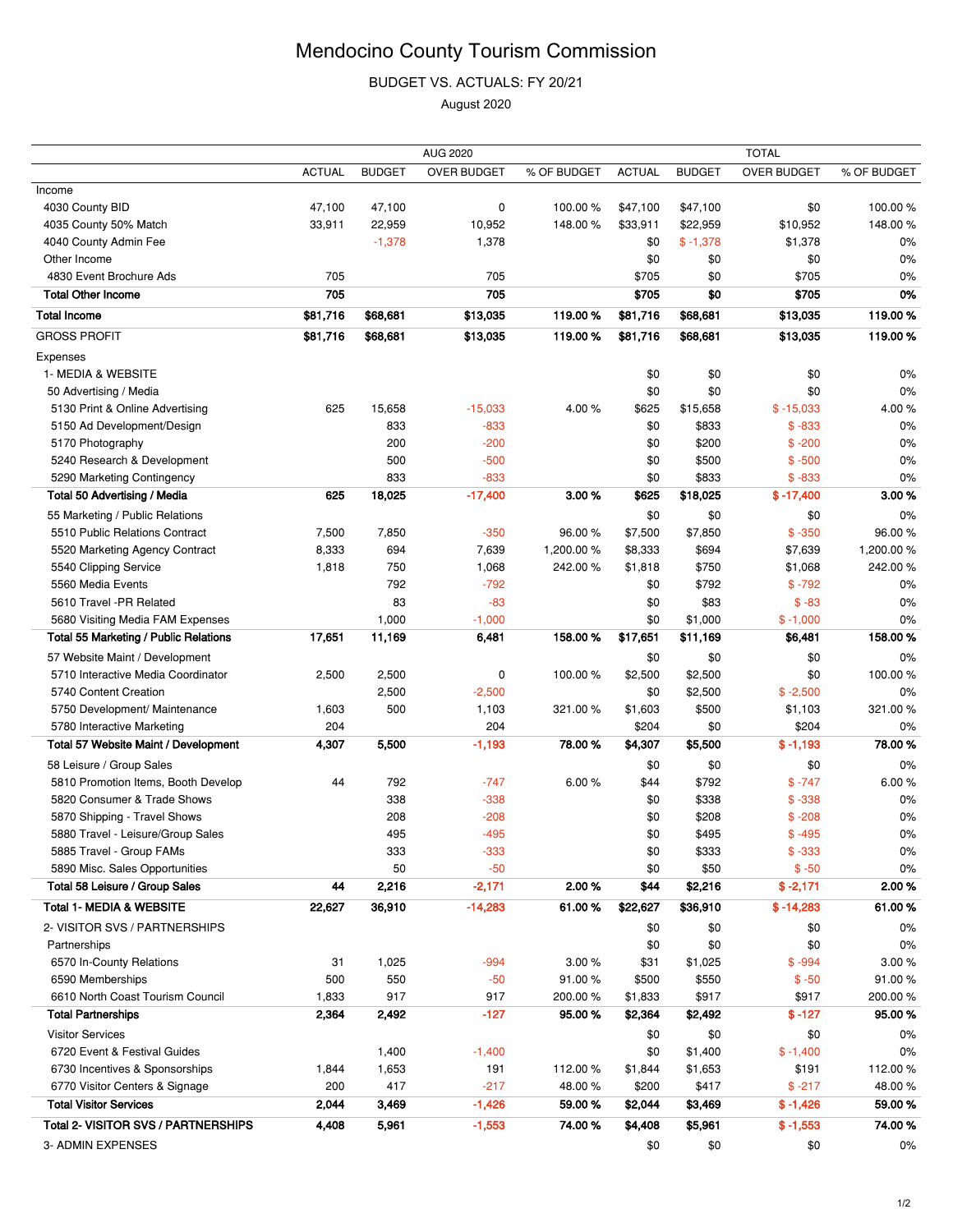BUDGET VS. ACTUALS: FY 20/21

|                                |               |               | <b>AUG 2020</b>    |             |               |               | <b>TOTAL</b>       |             |
|--------------------------------|---------------|---------------|--------------------|-------------|---------------|---------------|--------------------|-------------|
|                                | <b>ACTUAL</b> | <b>BUDGET</b> | <b>OVER BUDGET</b> | % OF BUDGET | <b>ACTUAL</b> | <b>BUDGET</b> | <b>OVER BUDGET</b> | % OF BUDGET |
| General Admin                  |               |               |                    |             | \$0           | \$0           | \$0                | 0%          |
| 7010 Accounting                | 2,410         | 2,143         | 267                | 112.00%     | \$2,410       | \$2,143       | \$267              | 112.00%     |
| 7060 Bank Fees                 | 5             | 50            | $-45$              | 10.00%      | \$5           | \$50          | $$ -45$            | 10.00%      |
| 7080 Board Development         |               | 77            | $-77$              |             | \$0           | \$77          | $$ -77$            | 0%          |
| 7090 Copying & Printing        | 224           | 200           | 24                 | 112.00%     | \$224         | \$200         | \$24               | 112.00%     |
| 7100 Dues & Subscriptions      | 1,189         | 917           | 273                | 130.00%     | \$1,189       | \$917         | \$273              | 130.00%     |
| 7130 Legal Fees                | 510           | 250           | 260                | 204.00%     | \$510         | \$250         | \$260              | 204.00%     |
| 7140 Licenses & Permits        |               | 8             | $-8$               |             | \$0           | \$8           | $$ -8$             | 0%          |
| 7150 Meeting Expenses          |               | 50            | $-50$              |             | \$0           | \$50          | $$ -50$            | 0%          |
| 7200 Office Expense            | 308           | 296           | 12                 | 104.00%     | \$308         | \$296         | \$12               | 104.00%     |
| 7210 Postage & Shipping        | 124           | 75            | 49                 | 166.00%     | \$124         | \$75          | \$49               | 166.00%     |
| 7280 Travel Expenses           | 192           | 500           | $-308$             | 38.00%      | \$192         | \$500         | $$ -308$           | 38.00%      |
| <b>Total General Admin</b>     | 4,962         | 4,566         | 396                | 109.00%     | \$4,962       | \$4,566       | \$396              | 109.00%     |
| Occupancy Costs                |               |               |                    |             | \$0           | \$0           | \$0                | 0%          |
| 7650 Rent                      | 2,350         | 1,983         | 367                | 118.00%     | \$2,350       | \$1,983       | \$367              | 118.00%     |
| 7660 Insurance                 | 228           | 188           | 40                 | 121.00%     | \$228         | \$188         | \$40               | 121.00%     |
| 7850 Repairs & Maintenance     | 355           | 460           | $-105$             | 77.00 %     | \$355         | \$460         | $$ -105$           | 77.00 %     |
| 7890 Taxes                     | 104           | 5             | 99                 | 1,922.00%   | \$104         | \$5           | \$99               | 1,922.00%   |
| 7910 Telecommunication         | 625           | 450           | 175                | 139.00%     | \$625         | \$450         | \$175              | 139.00%     |
| 7950 Utilities                 | 701           | 758           | $-57$              | 92.00%      | \$701         | \$758         | $$ -57$            | 92.00%      |
| 7990 Depreciation Expense      | 560           |               | 560                |             | \$560         | \$0           | \$560              | 0%          |
| <b>Total Occupancy Costs</b>   | 4,923         | 3,845         | 1,079              | 128.00%     | \$4,923       | \$3,845       | \$1,079            | 128.00%     |
| <b>Total 3- ADMIN EXPENSES</b> | 9,886         | 8,410         | 1,475              | 118.00%     | \$9,886       | \$8,410       | \$1,475            | 118.00%     |
| 4- PERSONNEL                   |               |               |                    |             | \$0           | \$0           | \$0                | 0%          |
| 8510 Salaries & Wages          | 12,658        | 13,167        | $-508$             | 96.00%      | \$12,658      | \$13,167      | $$ -508$           | 96.00%      |
| 8520 Paid Time Off             | 556           | 924           | $-367$             | 60.00%      | \$556         | \$924         | $$ -367$           | 60.00%      |
| 8530 Payroll Taxes             | 1,110         | 1,109         | $\mathbf{1}$       | 100.00%     | \$1,110       | \$1,109       | \$1                | 100.00%     |
| 8540 Payroll Processing Fees   | 43            |               | 43                 |             | \$43          | \$0           | \$43               | 0%          |
| 8550 Workers Comp              | 204           | 250           | $-46$              | 82.00 %     | \$204         | \$250         | $$ -46$            | 82.00%      |
| 8570 Health Insurance          | 1,200         | 1,200         | 0                  | 100.00%     | \$1,200       | \$1,200       | \$0                | 100.00%     |
| 8580 Other Employee Benefits   |               | 17            | $-17$              |             | \$0           | \$17          | $$ -17$            | $0\%$       |
| 8590 Contract Work             | 200           | 650           | $-450$             | 31.00%      | \$200         | \$650         | $$ -450$           | 31.00%      |
| <b>Total 4- PERSONNEL</b>      | 15,972        | 17,316        | $-1,344$           | 92.00%      | \$15,972      | \$17,316      | $$ -1,344$         | 92.00%      |
| <b>Total Expenses</b>          | \$52,893      | \$68,598      | $$ -15,705$        | 77.00 %     | \$52,893      | \$68,598      | $$ -15,705$        | 77.00 %     |
| NET OPERATING INCOME           | \$28,823      | \$83          | \$28,740           | 34,602.00 % | \$28,823      | \$83          | \$28,740           | 34,602.00 % |
| <b>NET INCOME</b>              | \$28,823      | \$83          | \$28,740           | 34,602.00 % | \$28,823      | \$83          | \$28,740           | 34,602.00 % |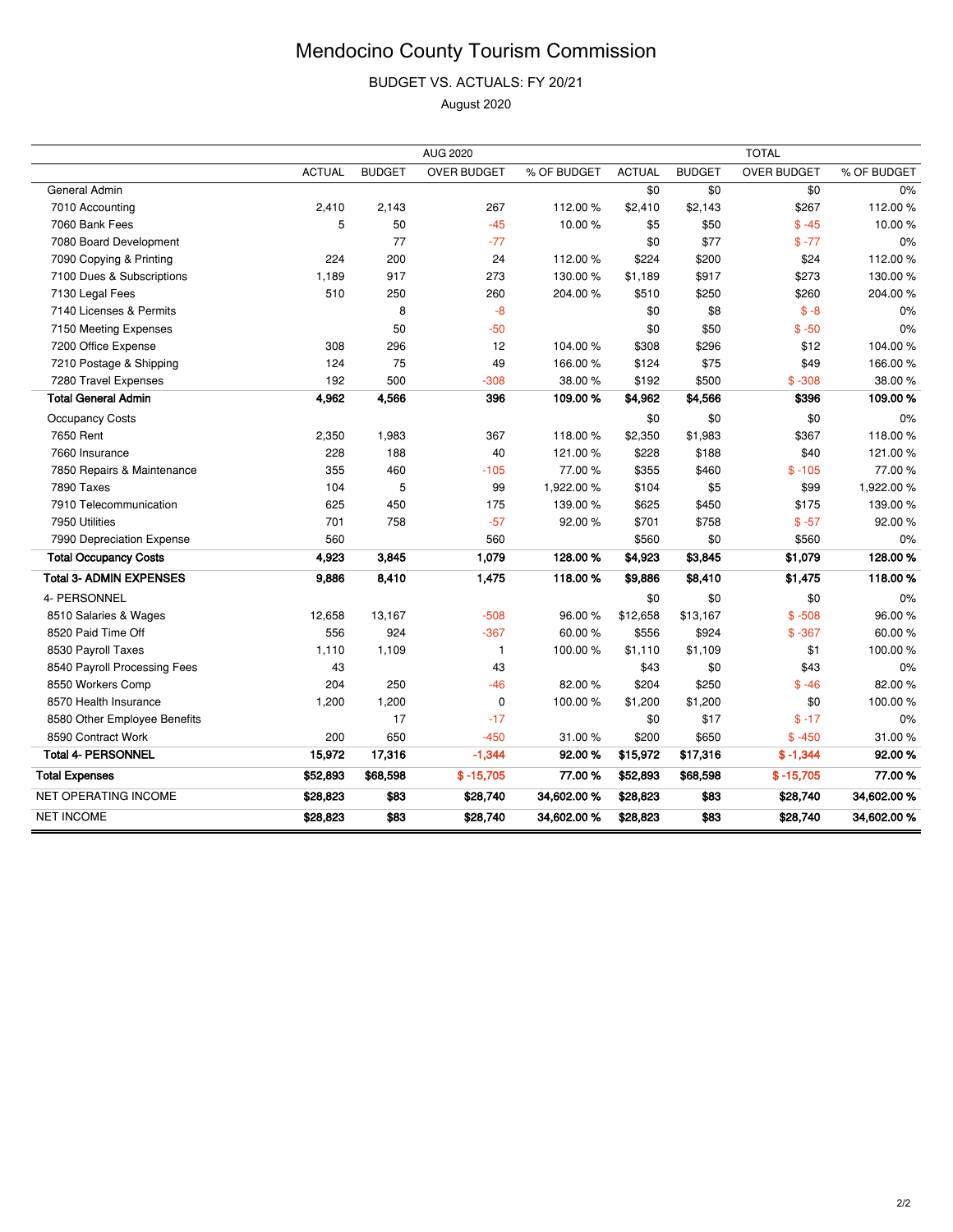#### STATEMENT OF CASH FLOWS

|                                                                               | <b>TOTAL</b> |
|-------------------------------------------------------------------------------|--------------|
| <b>OPERATING ACTIVITIES</b>                                                   |              |
| Net Income                                                                    | 28,823.37    |
| Adjustments to reconcile Net Income to Net Cash provided by operations:       |              |
| 1100 Accounts Receivable                                                      | 100,073.20   |
| 1230 Prepaid Expenses                                                         | $-8,616.04$  |
| 2000 Accounts Payable                                                         | 1,487.29     |
| 2100 Accrued Expenses                                                         | 480.00       |
| 2210 Payroll Liabilities: Federal Taxes (941/944)                             | 0.00         |
| 2220 Payroll Liabilities: CA PIT / SDI                                        | 0.00         |
| 2230 Payroll Liabilities: CA SUI / ETT                                        | 0.00         |
| 2240 Payroll Liabilities: FUTA Payable                                        | 0.00         |
| 2270 Payroll Liabilities: Accrued Payroll                                     | 120.95       |
| 2275 Payroll Liabilities: Accrued PTO                                         | $-1,366.73$  |
| <b>Direct Deposit Payable</b>                                                 | 0.00         |
| Total Adjustments to reconcile Net Income to Net Cash provided by operations: | 92,178.67    |
| Net cash provided by operating activities                                     | \$121,002.04 |
| <b>INVESTING ACTIVITIES</b>                                                   |              |
| 1600 Accumulated Depreciation                                                 | 560.36       |
| Net cash provided by investing activities                                     | \$560.36     |
| NET CASH INCREASE FOR PERIOD                                                  | \$121,562.40 |
| Cash at beginning of period                                                   | 285,055.63   |
| CASH AT END OF PERIOD                                                         | \$406,618.03 |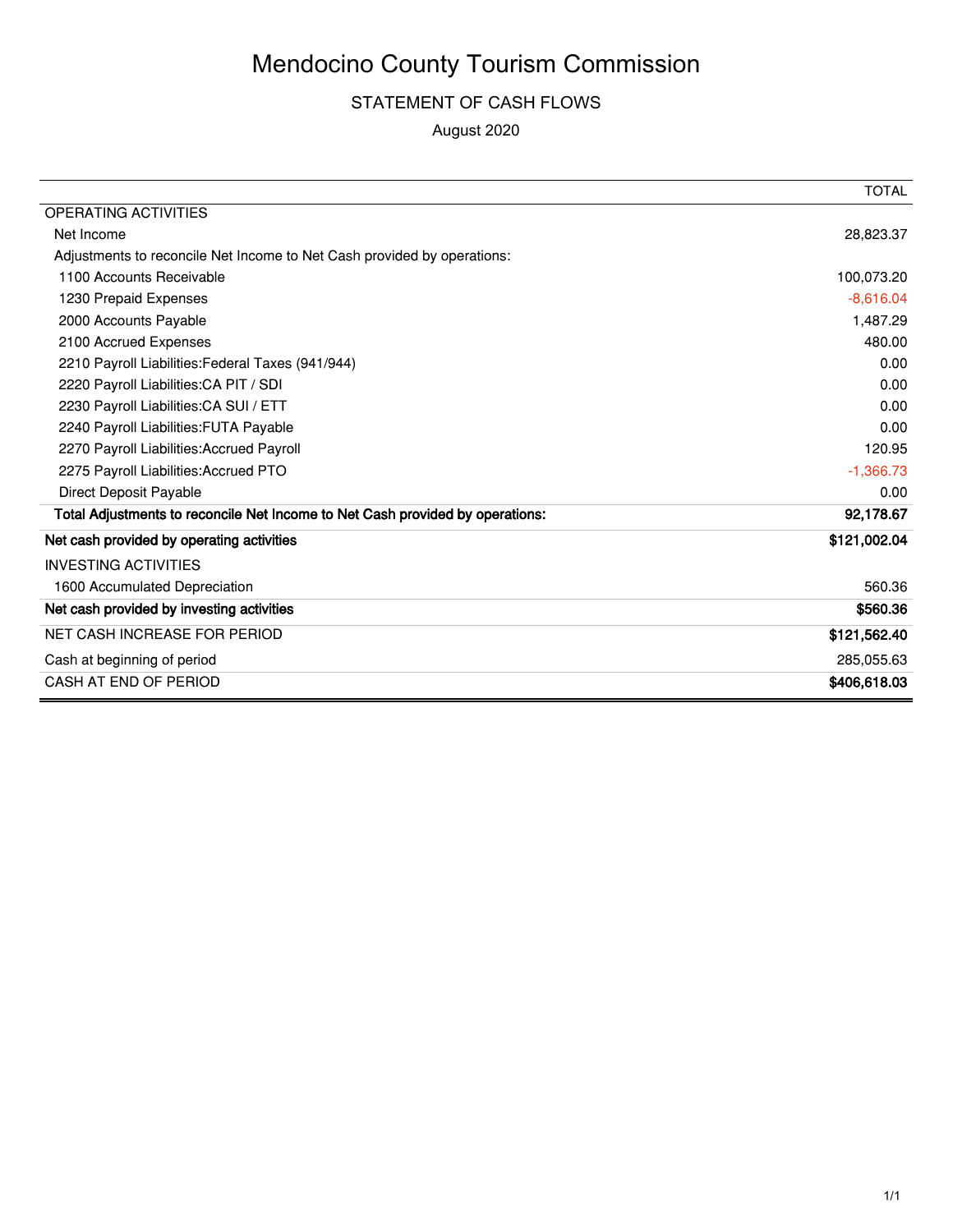#### PROFIT AND LOSS COMPARISON

|                                              | <b>TOTAL</b>    |               |                |            |  |  |  |
|----------------------------------------------|-----------------|---------------|----------------|------------|--|--|--|
|                                              | <b>AUG 2020</b> | AUG 2019 (PY) | <b>CHANGE</b>  | % CHANGE   |  |  |  |
| Income                                       |                 |               |                |            |  |  |  |
| 4030 County BID                              | 47,100.00       | 78,541.42     | $-31,441.42$   | $-40.03%$  |  |  |  |
| 4035 County 50% Match                        | 33,911.00       | 40.630.80     | $-6,719.80$    | $-16.54%$  |  |  |  |
| Other Income                                 |                 |               |                |            |  |  |  |
| 4830 Event Brochure Ads                      | 705.00          | 1,350.00      | $-645.00$      | $-47.78%$  |  |  |  |
| 4950 Interest Income                         |                 | 24.20         | $-24.20$       | $-100.00%$ |  |  |  |
| <b>Total Other Income</b>                    | 705.00          | 1,374.20      | $-669.20$      | -48.70%    |  |  |  |
| <b>Total Income</b>                          | \$81,716.00     | \$120,546.42  | $$ -38,830.42$ | $-32.21%$  |  |  |  |
| <b>GROSS PROFIT</b>                          | \$81,716.00     | \$120,546.42  | $$ -38,830.42$ | $-32.21%$  |  |  |  |
| Expenses                                     |                 |               |                |            |  |  |  |
| 1- MEDIA & WEBSITE                           |                 |               |                |            |  |  |  |
| 50 Advertising / Media                       |                 |               |                |            |  |  |  |
| 5130 Print & Online Advertising              | 625.00          | 98,839.10     | $-98,214.10$   | -99.37 %   |  |  |  |
| 5240 Research & Development                  |                 | 5,060.00      | $-5,060.00$    | $-100.00%$ |  |  |  |
| Total 50 Advertising / Media                 | 625.00          | 103,899.10    | $-103,274.10$  | $-99.40%$  |  |  |  |
| 55 Marketing / Public Relations              |                 |               |                |            |  |  |  |
| 5510 Public Relations Contract               | 7,500.00        | 7,500.00      | 0.00           | 0.00%      |  |  |  |
| 5520 Marketing Agency Contract               | 8,333.00        | 8,333.00      | 0.00           | 0.00%      |  |  |  |
| 5540 Clipping Service                        | 1,817.55        | 558.80        | 1,258.75       | 225.26%    |  |  |  |
| 5550 In-Market PR Stunts                     |                 | 25.50         | $-25.50$       | $-100.00%$ |  |  |  |
| <b>Total 55 Marketing / Public Relations</b> | 17,650.55       | 16,417.30     | 1,233.25       | 7.51%      |  |  |  |
| 57 Website Maint / Development               |                 |               |                |            |  |  |  |
| 5710 Interactive Media Coordinator           | 2,500.00        | 2,500.00      | 0.00           | 0.00%      |  |  |  |
| 5750 Development/ Maintenance                | 1,603.00        | 1,668.22      | $-65.22$       | $-3.91%$   |  |  |  |
| 5780 Interactive Marketing                   | 203.95          | 88.95         | 115.00         | 129.29%    |  |  |  |
| Total 57 Website Maint / Development         | 4,306.95        | 4,257.17      | 49.78          | 1.17%      |  |  |  |
| 58 Leisure / Group Sales                     |                 |               |                |            |  |  |  |
| 5810 Promotion Items, Booth Develop          | 44.37           | 201.70        | $-157.33$      | $-78.00%$  |  |  |  |
| 5820 Consumer & Trade Shows                  |                 | 265.00        | $-265.00$      | $-100.00%$ |  |  |  |
| 5880 Travel - Leisure/Group Sales            |                 | 32.76         | $-32.76$       | $-100.00%$ |  |  |  |
| Total 58 Leisure / Group Sales               | 44.37           | 499.46        | $-455.09$      | $-91.12%$  |  |  |  |
| <b>Total 1- MEDIA &amp; WEBSITE</b>          | 22,626.87       | 125,073.03    | $-102,446.16$  | $-81.91%$  |  |  |  |
| 2- VISITOR SVS / PARTNERSHIPS                |                 |               |                |            |  |  |  |
| Partnerships                                 |                 |               |                |            |  |  |  |
| 6570 In-County Relations                     | 30.89           | 340.63        | $-309.74$      | $-90.93%$  |  |  |  |
| 6590 Memberships                             | 500.00          |               | 500.00         |            |  |  |  |
| 6610 North Coast Tourism Council             | 1,833.33        |               | 1,833.33       |            |  |  |  |
| <b>Total Partnerships</b>                    | 2,364.22        | 340.63        | 2,023.59       | 594.07%    |  |  |  |
| <b>Visitor Services</b>                      |                 |               |                |            |  |  |  |
| 6720 Event & Festival Guides                 |                 | 4,227.52      | $-4,227.52$    | $-100.00%$ |  |  |  |
| 6730 Incentives & Sponsorships               | 1,843.50        | 2,080.00      | $-236.50$      | $-11.37%$  |  |  |  |